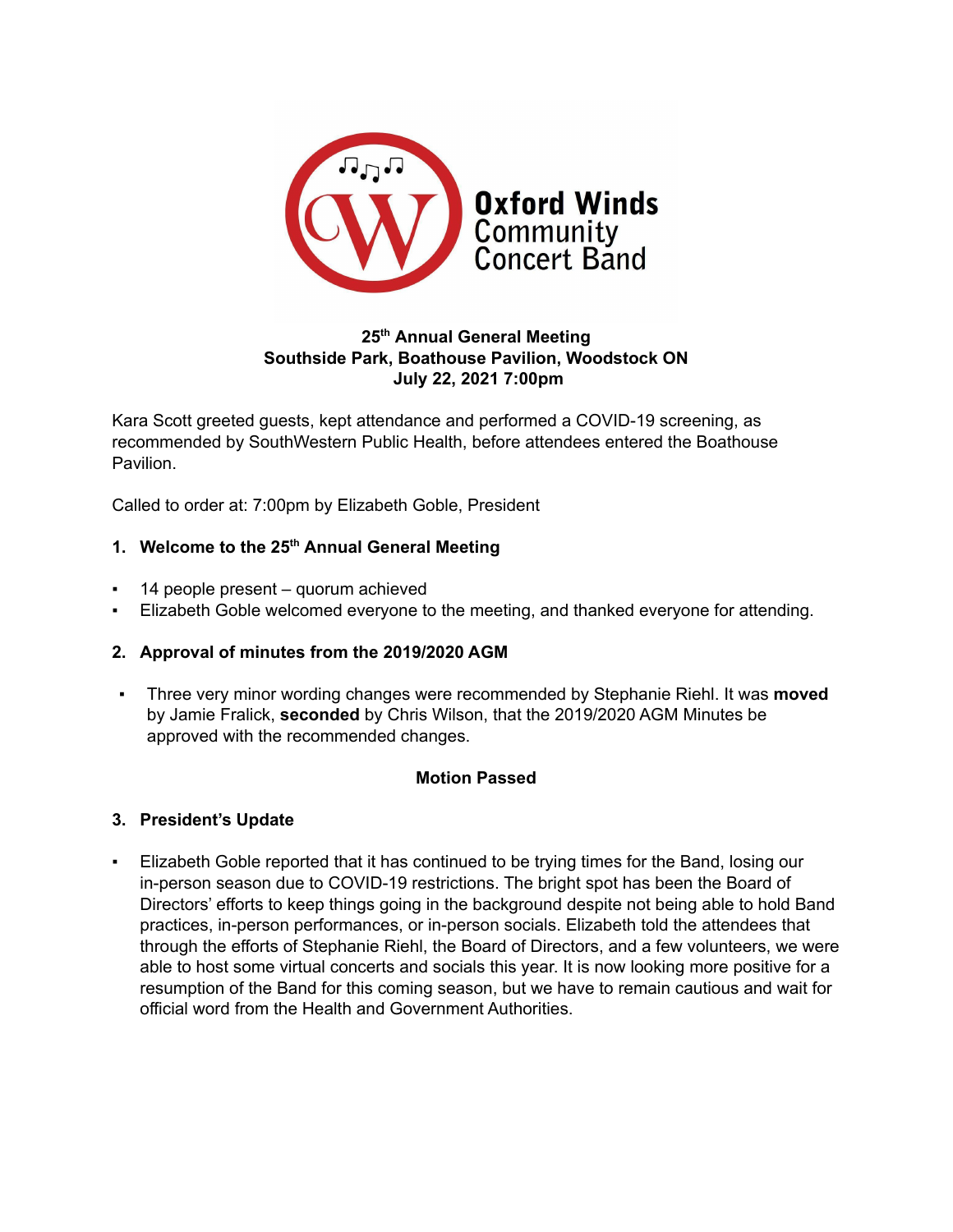# **4. Proposed Bylaw Amendments**

▪ There were no Bylaw amendments or changes brought forward.

# **5. Treasurer's Report & Approval of the 2021/2022 Budget**

# Treasurer's Report – Vanessa Beaver presented

- Given the COVID-19 pandemic and its impact on the Band's year (a 'no season' budget), there were fewer items for receipts and expenditures this year compared to previous years.
- The Band received the Oxford Community Foundation Grant and the City of Woodstock Community Grant which helped to offset some of the lost revenues. Kara Scott was thanked for her great work in obtaining these grants.
- Donations remained strong, helped by our virtual concerts and many caring patrons.
- There were no conductor honorariums paid this year given that the Bands did not have live rehearsals.
- We continued with our Awards program and the winner for this year was Kate McLeod.
- Most expenditures were at or below budget with many categories having no budget or actuals given the 'no season' budget we had.
- Despite continuing to be in a pandemic for the whole season and not being able to have key fundraisers and concerts, the Band is in a strong financial position.

Clarification questions were addressed by Vanessa. None led to any changes required to the report.

It was **moved** by Eugena Riehl, **seconded** by Jess Wharram, that the Treasurer's Report be accepted as presented.

# **Motion Passed**

# 2021/2022 Budget – Vanessa Beaver presented

- With the future still uncertain given COVID-19, the 2021/2022 season and budget were based on two scenarios - 'Half In-Person' and 'Full In-Person' seasons.
- The size of our returning membership is a concern and we anticipate a lower number of Band members returning for this coming season, for both scenarios.
- Some revenues and expenditures that we did not see in the 2020/2021 budget and actuals we anticipate to be reappearing, such as membership fees, performance income, fundraising income, rehearsal venue costs, conductor honorariums, and performance and fundraising expenses.
- Both scenarios assume one in-person concert can be held to a capacity of 100 patrons.
- Both scenarios will result in a deficit for the year of approximately the same size.
- There were no concerts planned for retirement homes in the budget.
- The Band has approximately three years worth of funds for expenses banked, assuming there are no incoming funds such as fundraising or concerts.

There were some questions, which Vanessa addressed. None lead to any changes required to the budget scenarios.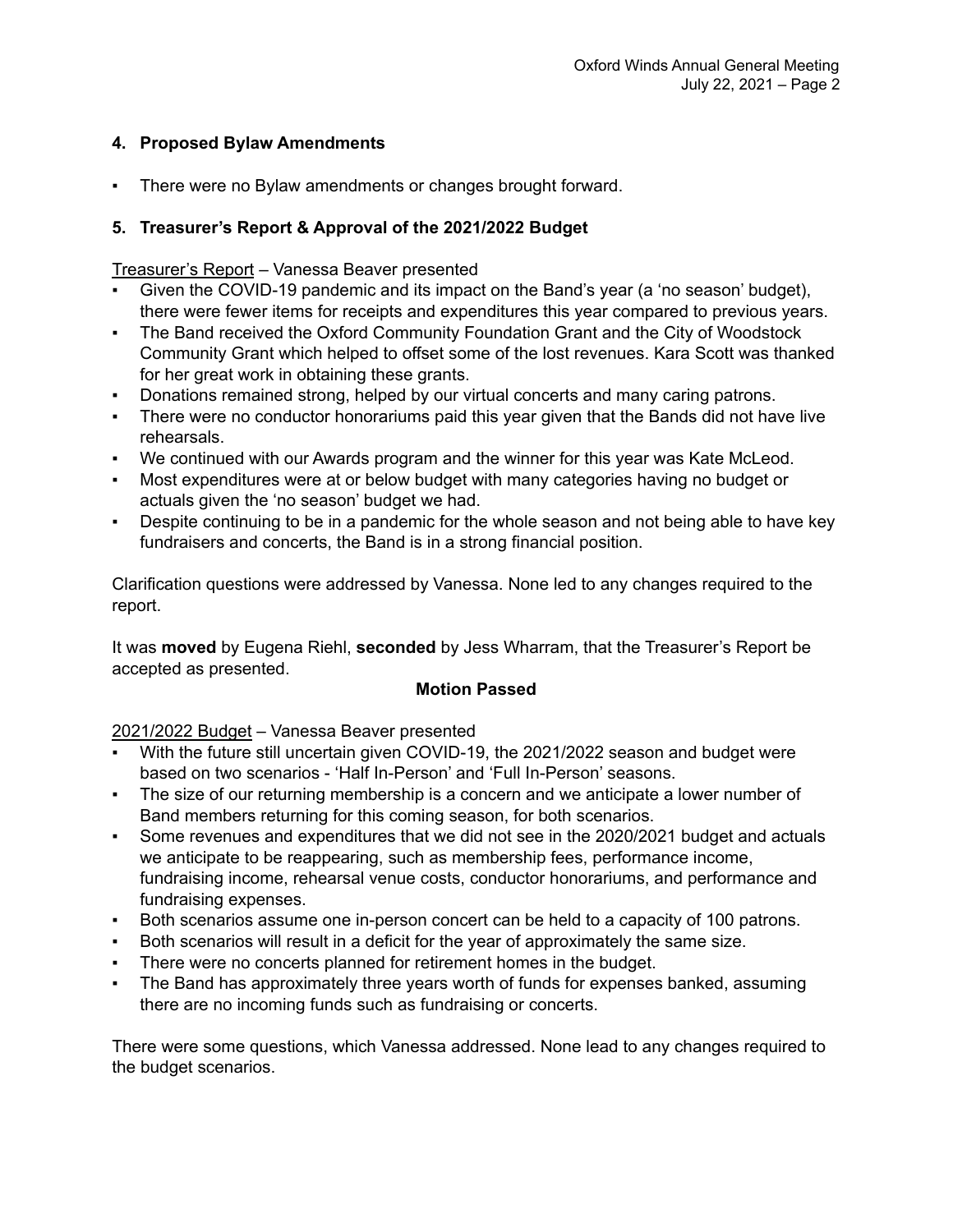It was **moved** by Kara Scott, **seconded** by Jess Wharram, that the 2020/2021 Budget be approved as presented.

## **Motion Passed**

# **6. 2020/2021 Season Schedule**

- Stephanie Riehl presented two schedules, given the continued uncertainty with the COVID-19 pandemic, matching up with the two budget scenarios of 'Half In-Person' (virtual Fall, in-person Winter and Spring) and 'Full In-Person' seasons, beginning October 2021.
- The proposed Winter and Spring schedules are identical and the Fall session would be different depending whether it is virtual or in-person. If the Fall session is virtual only, we will plan for a virtual video project and social event, similar to last season. If the Fall season is in-person, we will plan for either a recorded concert or concert with a very small audience.
- We will have to continue to monitor COVID-19 health measures and the easing of restrictions by appropriate Health and Government authorities, which will dictate what we can do for in-person rehearsals and concerts this fall.
- Stephanie stated that we should expect Band membership to be lower this coming year due to the lost season last year and likely continued caution due to COVID-19. We will have to work at building up membership over the next couple of years if this is the case.
- The main goal for the coming months, if the Band is able to rehearse, would be to find out which members are interested in returning so that appropriate music can be selected based on instrumentation. Music selection will wait until we can determine membership and virtual versus in-person. In both scenarios, there will be an extended holiday break in January to allow time to select music based on confirmed instrumentation, under the assumption that membership may change for the second half of the season.
- A reminder that all events, dates, and locations planned are tentative, and are subject to cancellation by the Board of Directors due to safety and recommendations from Health Canada regarding COVID-19. Similar to last season, the schedules will not be made public on the website until we have more clarity and certainty about which of the schedules we will be proceeding with.

Stephanie fielded questions from the attendees about the schedules, which she answered. None lead to any changes required to the schedules.

**Moved** by Gena Riehl, **seconded** by Colin Crouse, to accept the draft 2021/2022 schedules as circulated and presented.

# **Motion Passed**

# **7. Music Director's Report**

Stephanie Riehl reported:

● Although our 24th season looked much different than ever before, our musicians still had the chance to make music together over the past 16 months during the pandemic. We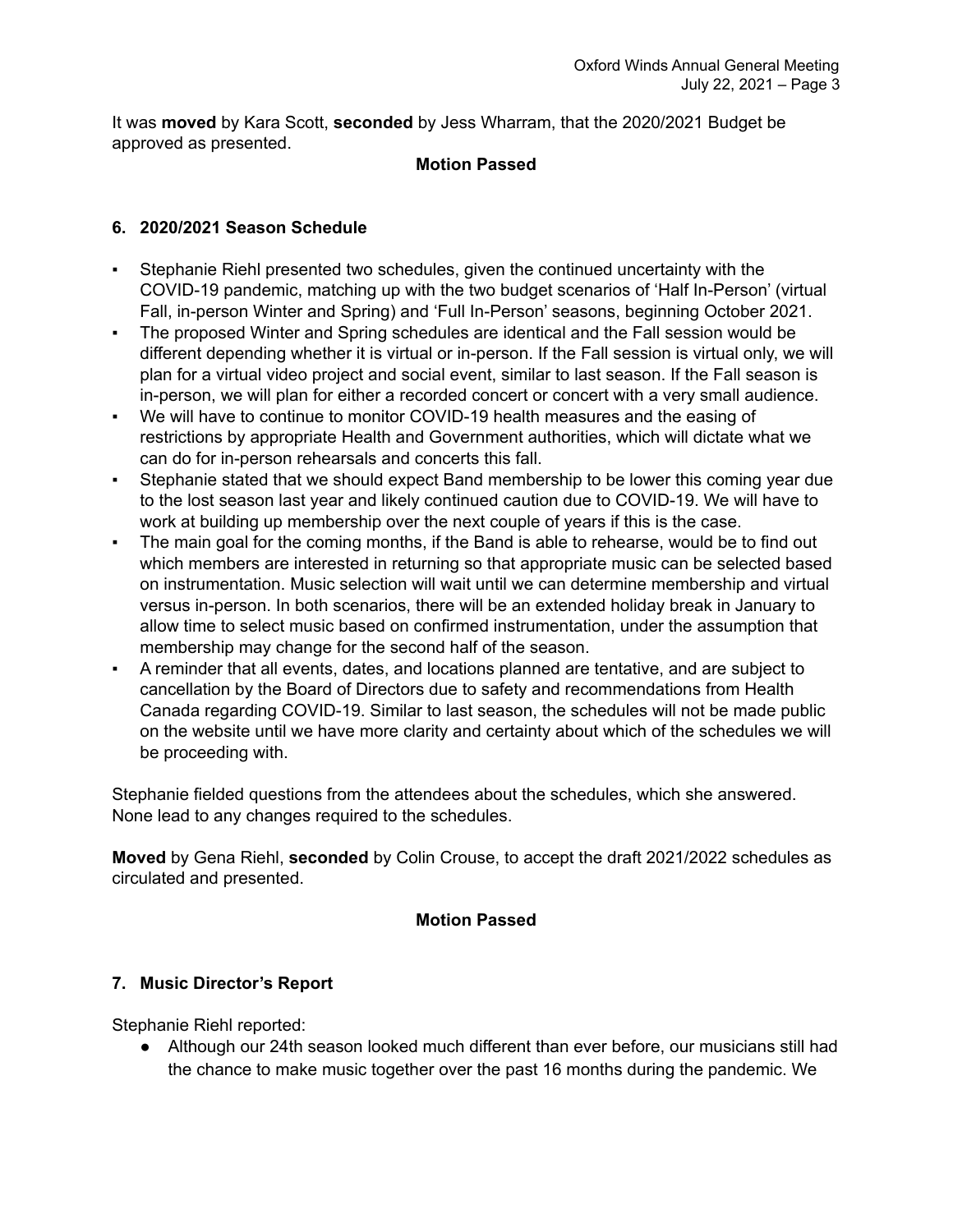were able to collaborate virtually to put together two video projects for our members and the community to enjoy.

- In November 2020, we had 18 musicians participate in our holiday video project: *Christmas with the Winds...from home*! This concert was available to anyone either online or by digital copy, allowing hundreds of residents in Oxford County and beyond to watch.
- The concert featured 21 traditional holiday songs including a variety of instruments and solos, duets, and multi-track recordings. Each household provided their own video (recorded from home) put together to make a full length 40-minute concert. Many of our musicians opted to arrange traditional carols themselves and feedback from community members was very positive.
- We decided to take a different approach for our second video project of the season. The music selection portion of the committee chose arrangements of one novice piece (Habanera from Carmen) and one more advanced piece (Colonel Bogey) that we felt would be well recognized and attainable for our members. Each member recorded just their own part from home and all videos were edited together to create a final video that included everyone performing together. We had 17 members participate in this spring video project. Special editing thank you for this project goes out to one of our members, Tracey Frank.
- Many members had not recorded themselves for videos like these before and most musicians learned how preparing for a video project can be much different than preparing for a live performance. Overall, as the first time for many, our musicians did very well with their submissions and the Band should be proud of the end results.
- Although we experienced a variety of unprecedented challenges this year, members of our organization were still able to collaborate to perform with each other, learn and improve together and, most importantly, bring music to members of our community, lifting spirits during a truly difficult time.
- Looking forward, we hope that members are excited for the future of the group and eventually making music together in-person when we can safely resume. We hope we will be able to reset, get back to basics, and pick up where we left off, embracing connecting through music in person again soon.

**Moved** by Eugena Riehl, **seconded** by Colin Crouse, that the Music Director's Report be accepted as presented.

# **Motion Passed**

# **8. Correspondence**

▪ Jamie Fralick tendered his resignation as Secretary. When asked for the reason, he replied that he wanted to continue to help the Band in whatever capacity he could and believed that filling the Treasurer vacancy could be more challenging for the Board. He has experience being Treasurer in a service organization and may be a good fit for the position. He was fully prepared to complete his second year (full term) as Secretary.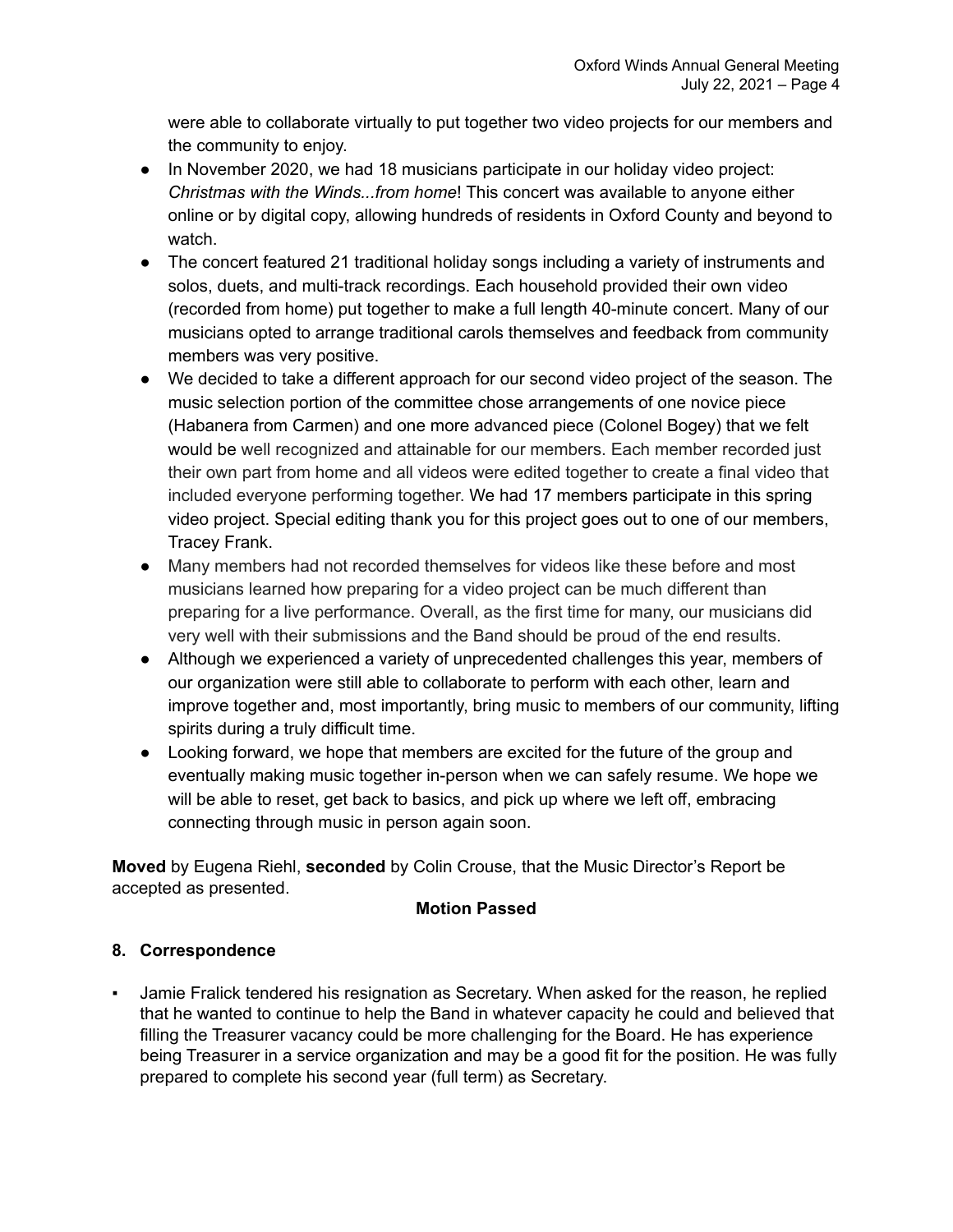▪ Vanessa Beaver and Kara Scott notified the Board that they would not be returning for the next season as their terms were complete as Treasurer and Vice President. They were thanked for their years of assistance with the Band.

# **9. Board of Directors and Executive Elections**

Elizabeth Goble opened the Elections discussion. Elizabeth stated that the position of Secretary is not being filled at this AGM as a matter of timing. It has not been officially stated to the full Band membership that this position was going to be available as the vacancy only became known at this AGM with the office resignation by Jamie Fralick as Secretary.

The meeting was turned over to Jess Wharram as Scrutineer.

Board Members whose term has expired as of this AGM: Vanessa Beaver (Treasurer), Elizabeth Goble (President), Darla Manship, Kara Scott (Vice President). Vanessa and Kara made their intentions known that they were not seeking to run again as members of the Board and likewise would not be seeking reelection to their former roles of Treasurer and Vice President respectively.

Board Members moving into their second term: Kent Boniface, Colin Crouse, Marja DeBoer Marshall, Jamie Fralick. No action needed, this is for information only.

#### Nominations for Board Members (2 year term)

▪ Darla Manship, Elizabeth Goble and Eugena Riehl

## **Darla Manship, Elizabeth Goble and Eugena Riehl were elected for a two-year term, with confidence.**

#### Nominations for President (2 year term)

**Elizabeth Goble** 

## **Elizabeth Goble was elected as President for a two-year term, with confidence.**

#### Nominations for Treasurer (2 year term)

Jamie Fralick

## **Jamie Fralick was elected as Treasurer for a two-year term, with confidence.**

#### Nominations for Vice President (2 year term)

Eugena Riehl

## **Eugena Riehl was elected as Vice President for a two-year term, with confidence.**

The Scrutineer (Jess Wharram) passed the meeting back to Elizabeth Goble.

**Welcome to the New Board**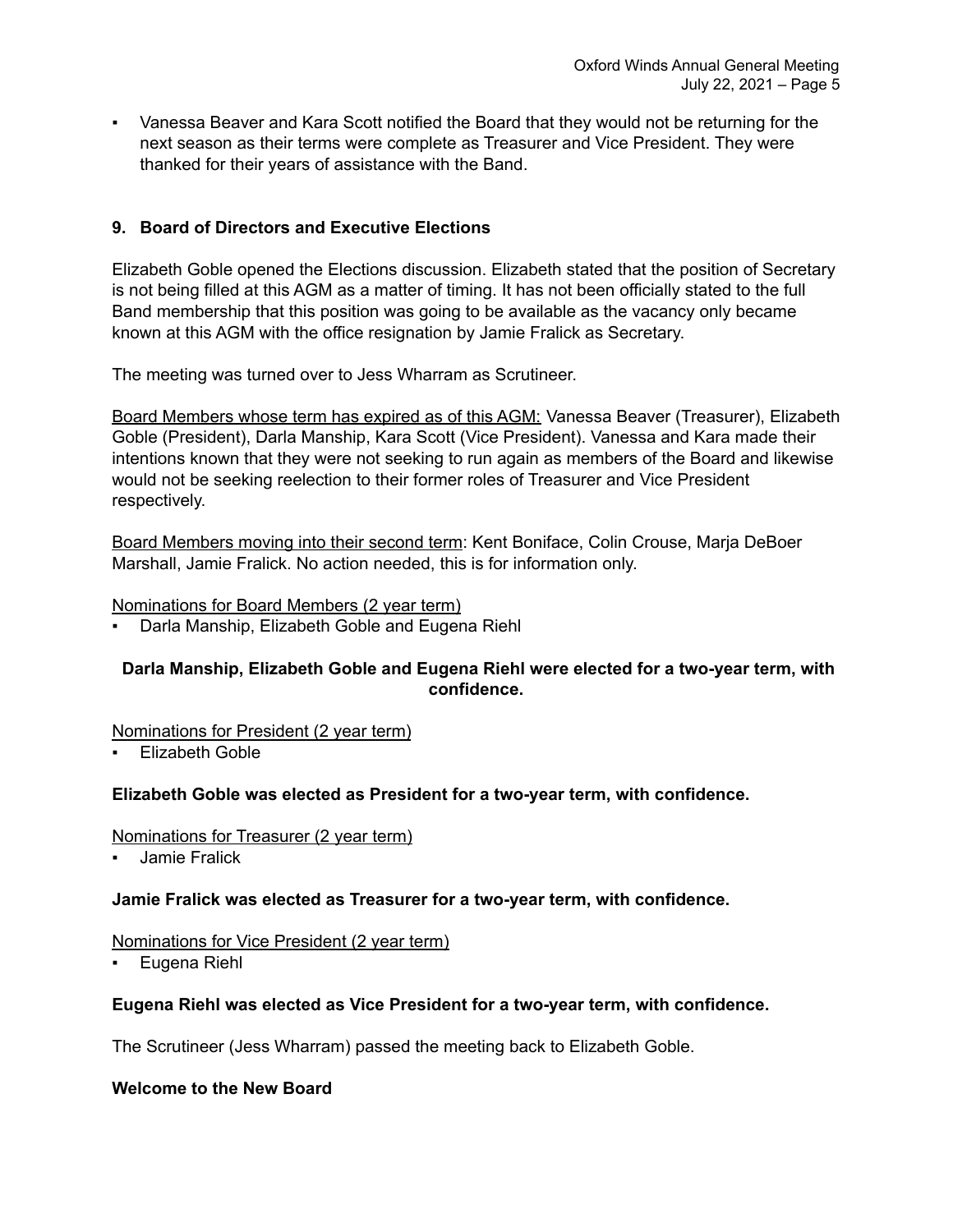Elizabeth Goble thanked Jess Wharram for running the Elections and welcomed the new Board members. Elizabeth stated that filling the position of Secretary would be discussed at an upcoming Board Meeting. In the interim, current Board members will take turns acting in the Secretary role.

# **10. Committee Reports**

Elizabeth Goble reported:

- Marketing
	- o Marketing efforts for the 2020-2021 season were mostly on pause as the Band was not able to perform. The main vehicles for keeping the Winds top of mind were the Christmas and Spring videos. Both projects were accompanied by a press release and did receive some attention from local newspaper and radio outlets. The videos also utilized our YouTube and Facebook channels, including some paid ads via Facebook. Combined, the two videos had over 20,000 impressions online.
- Fundraising
	- o Many thanks to Kara Scott for securing grants from the City of Woodstock (\$2,000) and Oxford Community Foundation (\$750). Both were vital to keeping the Band afloat during the 2020-2021 season.
	- o \$150 was generated from the sales of all remaining Rheo Thompson Mint Smoothie inventory.
	- o The Band also tried new, online fundraising platforms along with the Christmas and Spring concert videos, including the GoFundMe charity portal and PayPal's Giving Fund. Unfortunately the GoFundMe portal will no longer be available as of Fall 2021, however, PayPal's platform has proven to be very beneficial. It is compatible with Facebook's donation button, and there are \$0 administration fees, which means the Winds retain 100% of donations made via our PayPal account.
	- o Word of mouth fundraising was also strong, as the Band received several community donations which was so incredibly appreciated.
- Asset Management
	- o The Band Instrument Asset and Music Inventory lists were updated and verified.
	- o The Band continues to own about 15 instruments that are available to members to borrow. The tympani were adjusted this year for long term storage with the tension pedals and skins loosened.
	- o The Instrument Loan Agreement list was updated and expired Loan Agreements renewed. Four instruments are currently out on loan to Band members.
	- o Band instruments and equipment are still being stored at the Stor-It storage facility in Woodstock and fees have been paid to the end of May 2022 (with the exception of any small fee increases during that time). A project is underway to replace the plastic shelves used to store music with wooden ones.
- **Transportation**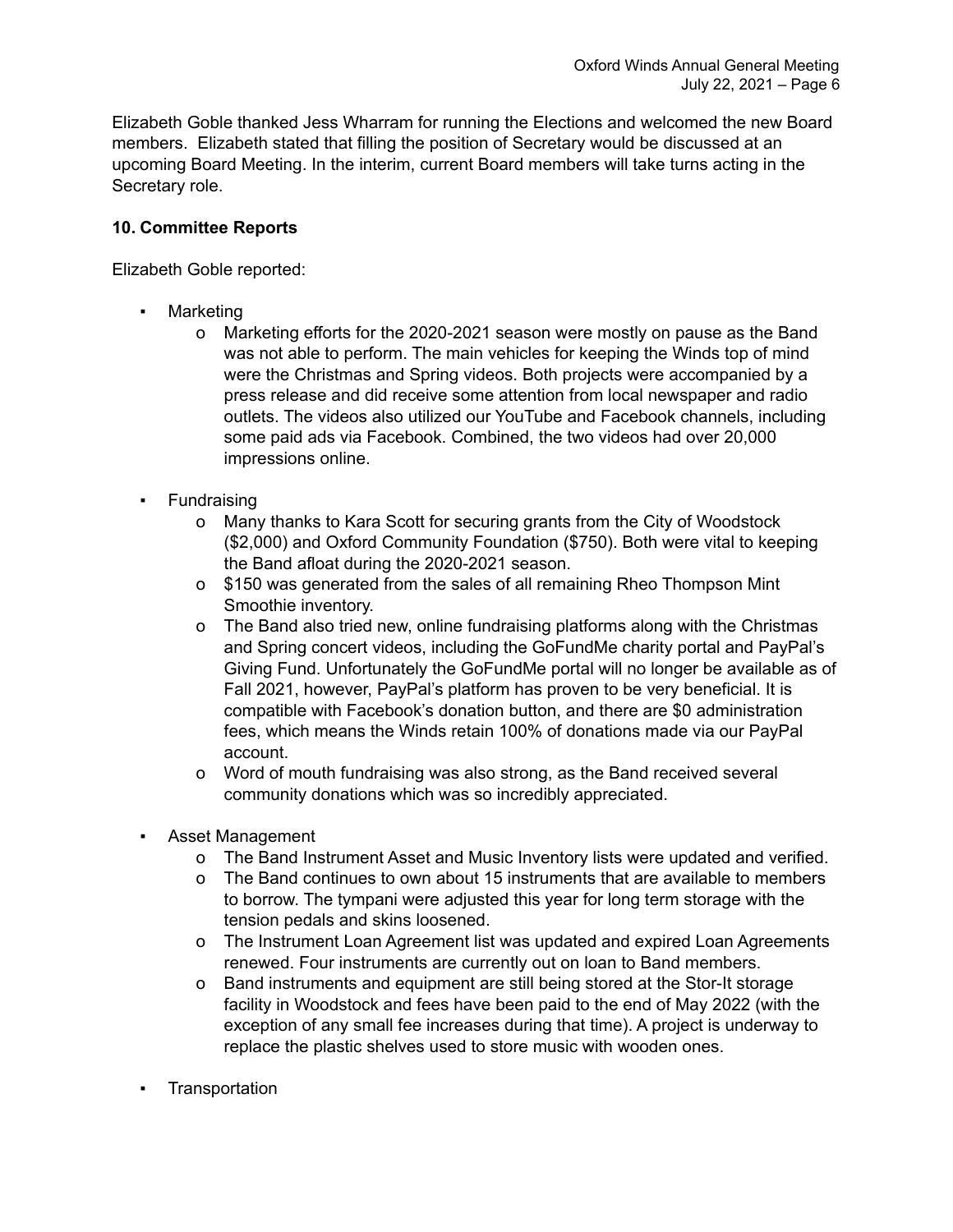- o The committee did not have any events to provide transportation services for this season. We look forward to trying out the trailer the Band purchased in 2019 to transport items to future in-person concerts.
- o The Committee is working to build new chair dollies to make transporting chairs even easier.
- o We have a new parking spot at Stor-It that is more accessible for our trailer.
- Food
	- o Committee was put on hold for this season.
- Social
	- o The Social Committee was able to host one virtual event on Zoom this season in April. The evening started with music trivia questions and audio clips, followed by time for members to catch up and chat. 12 Band members attended with their households and the event received positive feedback from participants.
- Gift
	- o This year, the gift committee was responsible for sending out congratulations and sympathy cards on behalf of the Band.
	- o Your Board of Directors contributed money toward a gift certificate to Stephanie Riehl as our thanks to all her excellent work in keeping our Band going (video projects, asset management, scheduling guidance) all without her usual honorarium.
- **Clothing** 
	- o Nothing new to report. Our clothing inventory is the same as it was at the end of last season, and is stored at Colin Crouse's home.
- **Music Selection** 
	- o Music for the holiday video project was selected and/or arranged by members and cleared by the committee for copyright. A wide variety of public domain pieces were chosen.
	- o For the spring video, the committee selected two songs (one Winds difficulty level and one Breeze level) that we felt would be well recognized, maintained consistent tempos throughout, and would not present many intonation challenges for video recording. One piece was accessible through public domain and the other was purchased and used with permission by the arranger.
	- o Feedback regarding the music selections was positive from members and the community.
- Scheduling/Venue
	- o The release dates for the two video projects this season were scheduled prior to Christmas and in early June to remain consistent with our usual season schedule and to obtain maximum views and impressions online.
	- o There were no in-person rehearsals, concerts, or events during the past season, so venue scheduling was not required. The committee began collecting information and pricing for local rehearsal venues in the event we are unable to